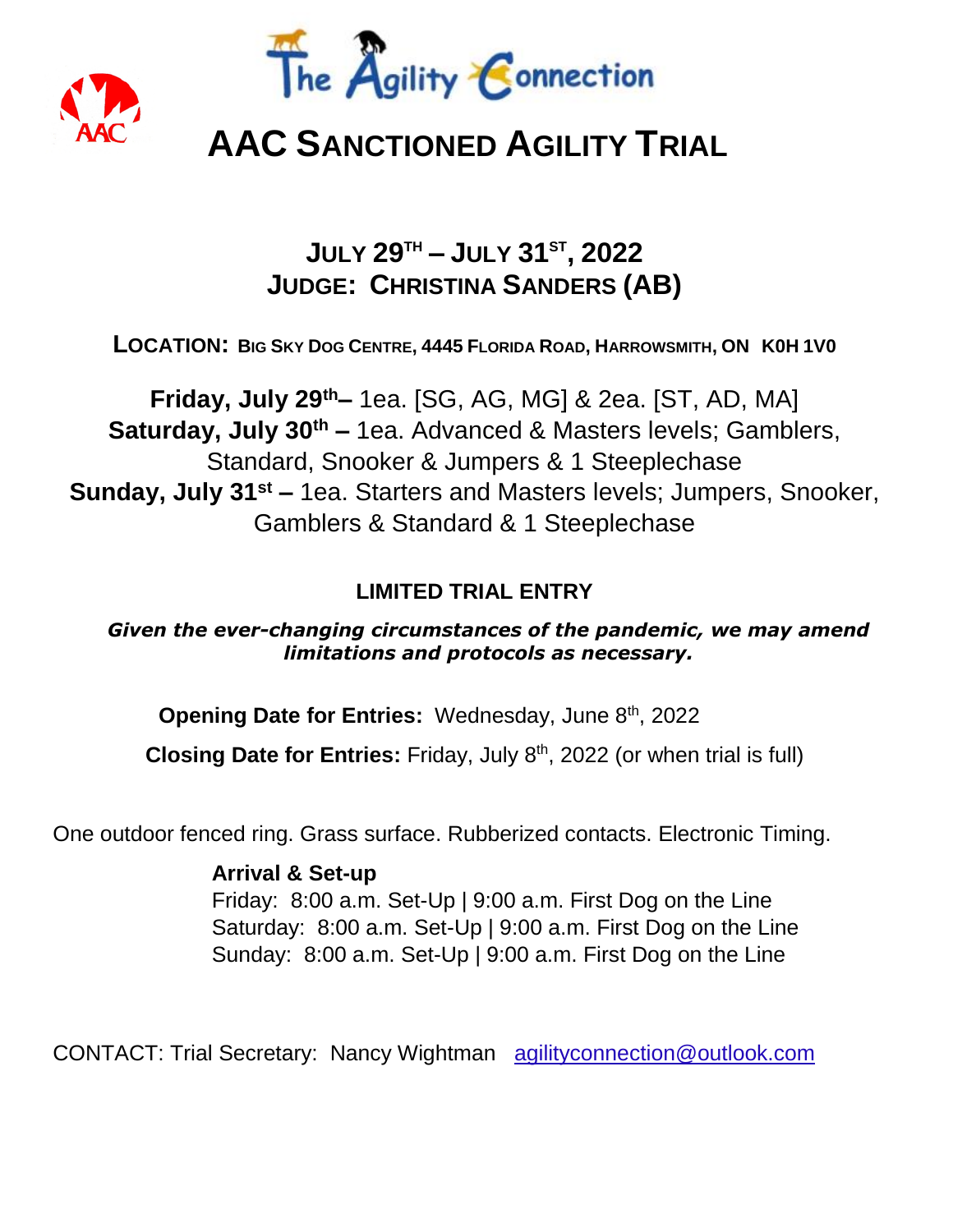

## **TRIAL PROCEDURES**

### **Given the ever-changing nature of the COVID-19 pandemic, we will update this information as necessary.**

- 1) FACE MASKS are optional unless requested. Please be respectful of everyone.
- 2) STAY HOME IF YOU ARE FEELING SICK! Here is the link to Ontario's COVID 19 Self-Assessment Tool: <https://covid-19.ontario.ca/self-assessment/>Please take the assessment on the morning of the event.
- 3) DISINFECT YOUR HANDS REGULARLY.
- *4)* Follow all Provincial and Municipal guidelines with regard to COVID-19 precautions*.*
- 5) YOU MAY SET UP in your car or in a shade tent. In both cases, be sure to maintain safe social distancing.
- 6) COURSE MAPS will be emailed 2 hours prior to the start of the first event of the trial. They will also be posted outside the building so you can take a photo with your phone. Do not crowd the map location.
- 7) GENERAL BRIEFING will be on Facebook and emailed before the trial.
- 8) JUDGE'S BRIEFINGS: The judge will specify a location at the site to answer questions during each walk through.
- 9) RUNNING ORDERS: Running Orders will be emailed the day before the trial starts.
- 10) WALK-THROUGHS may be divided into groups. They will be 5 minutes each *with 5 minutes after the walk through for the first dog to be ready on the line.* Face masks may be mandatory during walk throughs.
- 11) GATE STEWARD & CHECK IN: Please check in at the gate. It is the handler's responsibility to be on time and ready for your run. Please be sure to maintain social distancing.
- 12) LEASH RUNNER if available, will pick up your dog's leash and leave it at the exit gate. Alternately, competitors may place the dog's leash in their pockets when running the course. The leash must be small enough to fit completely inside the pocket. Note: if the dog grabs the leash while running or jumps at the handler's pocket to attempt to interact with the leash, this will be scored as an "E" (toy in the ring). If the leash falls out of the pocket during the run and the dog does not interact with it, there will be no fault. Ensure your dog is on leash before you leave the ring.
- 13) TIMER & SCRIBE: Please sanitize your hands before entering and exiting the ring.
- 14) COURSE BUILDERS & RING CREW: Please sanitize your hands before entering and exiting the ring. Face masks may be required. Ring Crew may wish to bring/use their own chairs.
- 15) ENTRANCE & EXIT gates swing into the ring. They will not be latched. Please sanitize your hands before entering and exiting the ring.
- 16) TRAINING BUILDING: The building remains closed to competitors. Only the Judge, Trial Secretary, Scorekeeper, Host and Big Sky owner have access. If you need to speak to any of these individuals, please see them outside at a safe distance. Indoor crating is not available (above mentioned authorized persons excepted).
- 17) RESULTS will be posted in the area of the course maps. Please do not crowd the area. Take a photo and move on if others are waiting.
- 18) RIBBONS and ROSETTES will be provided upon request. Please let us know and we will be happy to make them available for you.
- 19) DOG MEASURING: Dogs over 2 years of age must have at least one official measurement recorded on their Dog ID Card up to June 30th, 2022. In order to limit unnecessary contact and to eliminate the need for measuring at every trial, judges will provide a one-time measure for dogs under 2 years. A temporary COVID-19 measurement card will be e-mailed to the handler to be used during this time. Dogs under 2 years of age may compete with their temporary card until they reach 2 years of age, at which point they will require an official measurement. If your dog requires measuring, you may be required to wear a mask as this procedure may cause you to come in close contact with our judge.

### *If you don't agree with any of the above rules please join us again when things change.*